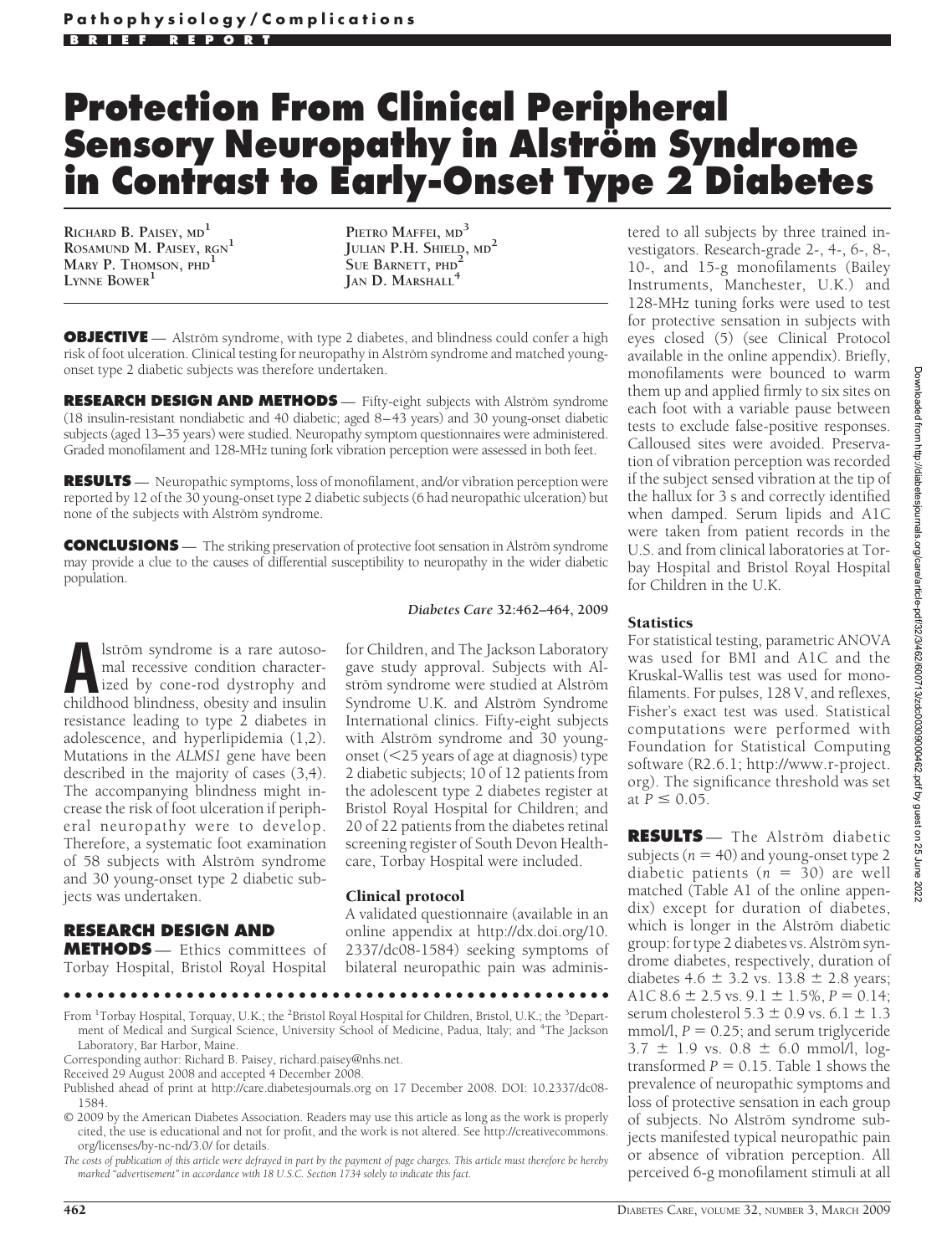## **Table 1—***Significance testing between young-onset type 2 diabetic subjects and Alström syndrome subjects with diabetes*

| Parameter                 | Alström syndrome<br>with no diabetes | Alström syndrome<br>with diabetes | Type 2<br>diabetes | Type 2 diabetes vs.<br>Alström syndrome<br>with diabetes $(P)$ |
|---------------------------|--------------------------------------|-----------------------------------|--------------------|----------------------------------------------------------------|
| n                         | 18                                   | 40                                | 30                 |                                                                |
| Neuropathic symptoms (%)  |                                      |                                   | 30.1               | < 0.0001                                                       |
| Perception                |                                      |                                   |                    |                                                                |
| all 2-g monofilament (%)  | 80                                   | 95                                | 36                 | 0.001                                                          |
| all 10-g monofilament (%) | 100                                  | 100                               | 38                 | 0.001                                                          |
| 128-MHz vibration (%)     | 100                                  | 97                                | 72                 | 0.004                                                          |
| Neuropathy (%)            |                                      |                                   | 34.6               | 0.0006                                                         |
| Foot ulceration           |                                      |                                   | 6                  | < 0.0001                                                       |

The Kruskal-Wallis test for monofilament perception and Fisher's exact test for 128 V (128-MHz tuning fork perception) were used. See text for definition of neuropathy and characteristics of symptoms.

sites, and  $>80\%$  perceived all 2-g tests. None had present or past foot ulcers.

In contrast, neuropathic symptoms, absent vibration perception, or impairment of 6-g or 10-g monofilament perception was found in 14, 11, 7, and 12 of the control young-onset type 2 diabetic subjects, respectively. Six had neuropathic ulcers, and one had a bilateral ulcer.

Statistical analysis showed highly significant differences between Alström syndrome diabetic and young-onset type 2 diabetic patients with respect to presence of neuropathic symptoms  $(P < 0.0001)$ , absence of vibration perception  $(P =$ 0.004), and mean lightest perceived monofilament ( $P = 0.00001$ ).

**CONCLUSIONS** — Impairment of vibration sense and/or monofilament perception at 10 g is strongly predictive of future ulceration in diabetes (6,7). Our findings with graded monofilaments and vibration perception have confirmed the high prevalence of peripheral sensory loss, neuropathy, and ulceration in a small group of young/adolescent-onset type 2 diabetic individuals.

Alström syndrome diabetic subjects maintained good protective sensation despite comparable hyperglycemia and dyslipidemia (online appendix). This finding is encouraging, as it confirms that Alström syndrome subjects can undertake exercise and domestic activities with low risk of foot ulceration. The freedom from clinical signs of neuropathy suggests the possibility of a protective factor, associated with the syndrome, that may, when identified, increase understanding of the causes of diabetic neuropathy and suggest novel therapeutic interventions. Studies of nerve conduction in these patients are needed to confirm these findings.

Alström syndrome patients could be protected from clinical diabetic neuropathy because of their short stature (8,9), though the mean height for Alström syndrome patients was not significantly different from that for control subjects. It was recently reported that patients with Alström syndrome have subtle impairments in the growth hormone–IGF axis with a reduction in acid labile subfraction and IGF binding protein-1, whereas IGF binding protein-2 was shown to be markedly increased (10). These alterations could protect against microvascular complications as in the sex-linked form of ateliotic dwarfism (11,12).

The finding that the ALMS1 protein localizes intracellularly to the centrosome and may therefore influence microtubular function has led to speculation that transport of GLUT1–5 receptors to the cell surface may be impaired in Alström syndrome (13). Underexpression of GLUT1 receptors might protect neurons from hyperglycemic metabolic insult in those with diabetes and Alström syndrome. Further studies evaluating the roles of ALMS1 protein and microtubular function in normal neuronal function and neuropathies are strongly indicated.

**Acknowledgments**— Funding was received from Alström Syndrome International, Alström Syndrome U.K., the special medical grant fund of Torbay Hospital, and the National Clinical Specialist Services Group of the Department of Health, U.K.

No potential conflicts of interest relevant to this article were reported.

We thank all of the patients and families who helped with the study and Alström Syndrome International and Alström Syndrome U.K.

#### **References**

- 1. Alstrom CH, Hallgren B, Nilsson LB, Asander H: Retinal degeneration combined with obesity, diabetes mellitus and neurogenous deafness: a specific syndrome (not hitherto described) distinct from the Laurence-Moon-Bardet-Biedl syndrome: a clinical, endocrinological and genetic examination based on a large pedigree. *Acta Psychiatr Neurol Scand Suppl* 129:1–35, 1959
- 2. Marshall JD, Bronson RT, Collin GB, Nordstrom AD, Maffei P, Paisey RB, Carey C, Macdermott S, Russell-Eggitt I, Shea SE, Davis J, Beck S, Shatirishvili G, Mihai CM, Hoeltzenbein M, Pozzan GB, Hopkinson I, Sicolo N, Naggert JK, Nishina PM: New Alström syndrome phenotypes based on the evaluation of 182 cases. *Arch Intern Med* 165:675–683, 2005
- 3. Hearn T, Renforth GL, Spalluto C, Hanley NA, Piper K, Brickwood S, White C, Connolly V, Taylor JF, Russell-Eggitt I, Bonneau D, Walker M, Wilson DI: Mutation of ALMS1, a large gene with a tandem repeat encoding 47 amino acids, causes Alström syndrome. *Nat Genet* 31:79–83, 2002
- 4. Collin GB, Marshall JD, Ikeda A, So WV, Russell-Eggitt I, Maffei P, Beck S, Boerkoel CF, Sicolo N, Martin M, Nishina PM, Naggert JK: Mutations in ALMS1 cause obesity, type 2 diabetes and neurosensory degeneration in Alström syndrome. Nat *Genet* 31:74–78, 2002
- 5. Thomson MP, Potter J, Finch PM, Paisey RB: Threshold for detection of diabetic peripheral sensory neuropathy using a range of research grade monofilaments in persons with Type 2 diabetes mellitus. *J Foot Ankle Res* 1:9, 2008
- 6. Pham H, Armstrong DG, Harvey C, Harkless LB, Giurini JM, Veves A: Screening techniques to identify people at high risk for diabetic foot ulceration: a prospective multicenter trial. *Diabetes Care* 23:606–611, 2000
- 7. Abbott CA, Carrington AL, Ashe H, Bath S, Every LC, Griffiths J, Hann AW, Hussein A, Jackson N, Johnson KE, Ryder CH, Tork-